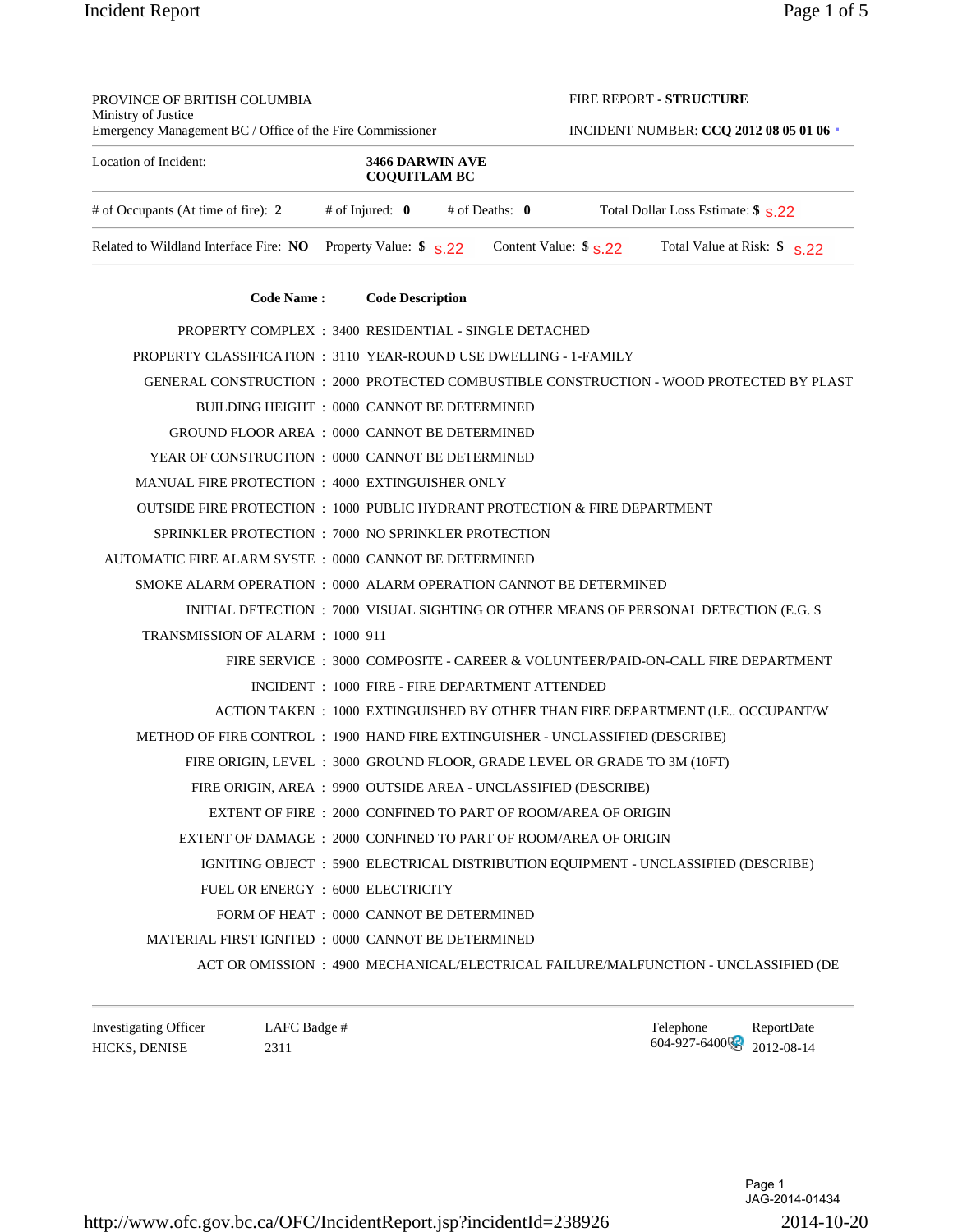FIRE REPORT **- STRUCTURE** (NARRATIVE)

## **Remarks:**

CREW RESPONDED TO A REPORT OF A FIRE AT THE ELECTRICAL METER OUTSIDE OF 3466 DARWIN AVENUE, COQUITLAM. THE FIRE APPEARED TO HAVE STARTED IN THE VICINITY OF THE ELECTRICAL METER AND THE FIRE ALSO CAUSED DAMAGE TO THE SIDING. THE RESIDENT EXTINGUISHED THE FIRE USING A HAND-HELD EXTINGUISHER PRIOR TO CREW ARRIVAL. THE RESIDENT ALSO SHUT OFF THE POWER TO THE RESIDENCE. THE CREW CHECKED THE RESIDENCE WITH A TIC, AND NO EVIDENCE OF FIRE EXTENSION WAS FOUND. BC HYDRO WAS NOTIFIED AND RESPONDED TO THE SCENE AS WELL. THE METER HAD BEEN REPLACED WITH A SMART METER WITHIN THE PAST TWO WEEKS. HYDRO CUT THE POWER TO THE HOME AT THE POLE, AND THE SCENE WAS LEFT IN THEIR CARE. THE HOMEOWNER ADVISED THAT THE DAMAGE WAS CONTAINED TO THE METER, WITH A LITTLE BIT OF DAMAGE TO THE PAINT/SIDING. THERE WAS NO EXTENSION TO ANY WIRING, AND NO STRUCTURAL DAMAGE. ACCORDING TO THE HOMEOWNER, BC HYDRO IS COVERING THE DAMAGES. THERE IS NO INSURANCE CLAIM FILED.

Investigating Officer LAFC Badge #  $\frac{1}{2311}$  Telephone ReportDate ReportDate ReportDate ReportDate ReportDate HICKS, DENISE 2311 2311 2311 604-927-6400 2012-08-14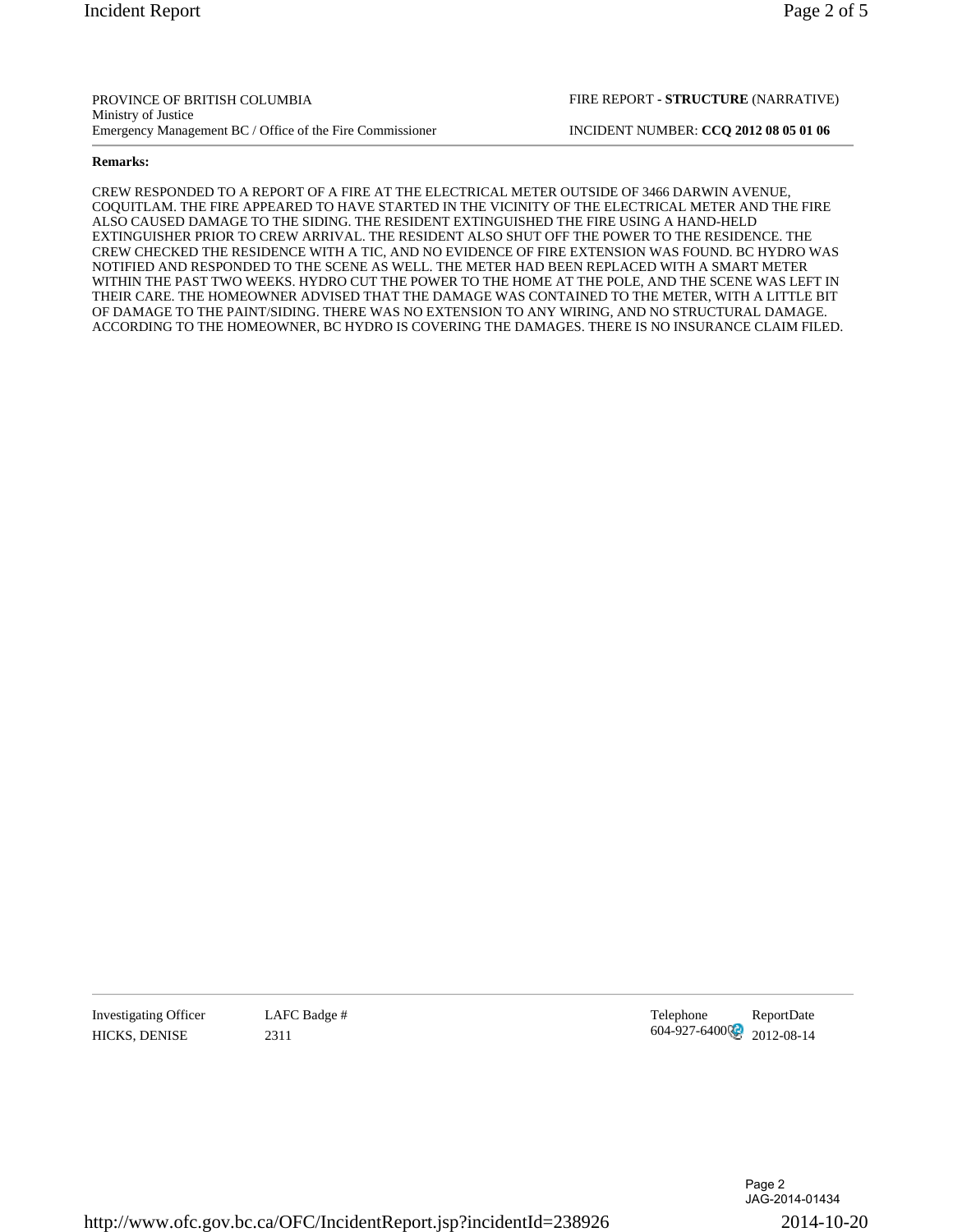| PROVINCE OF BRITISH COLUMBIA                                                                              |                                                                         | FIRE REPORT - STRUCTURE (NAMES)                                      |  |  |  |
|-----------------------------------------------------------------------------------------------------------|-------------------------------------------------------------------------|----------------------------------------------------------------------|--|--|--|
| Ministry of Justice<br>Emergency Management BC / Office of the Fire Commissioner                          |                                                                         | INCIDENT NUMBER: CCQ 2012 08 05 01 06                                |  |  |  |
| Name no.<br>Name<br>Address                                                                               | $\div 1$<br>$\ddot{\Sigma}$<br>s.22<br>: 0 3466 DARWIN AVENUE<br>V3B3H6 | Name Status<br>: OWNER<br>Phone<br>e<br>$\ddot{\phantom{a}}$<br>s.22 |  |  |  |
| Claims Adjuster Name<br>Claims Adjuster Firm<br>Claim Number<br><b>Insurance Company</b><br>Policy Number | $\vdots$<br>$\ddot{\cdot}$                                              |                                                                      |  |  |  |
| <b>LOSS ESTIMATES:</b><br>Property Loss : $$S.22$                                                         | Content Loss: \$0                                                       | Total Loss: $$s.22$                                                  |  |  |  |
| <b>REMARKS:</b>                                                                                           |                                                                         |                                                                      |  |  |  |
| Name no.<br>Name<br>Address                                                                               | : 2<br>$\ddot{\cdot}$<br>s.22<br>: 0 3466 DARWIN AVENUE<br>V3B3H6       | Name Status<br>: OCCUPANT<br>Phone<br>$\ddot{\cdot}$<br>s.22<br>B    |  |  |  |
| Claims Adjuster Name<br>Claims Adjuster Firm<br>Claim Number<br><b>Insurance Company</b><br>Policy Number | $\ddot{\cdot}$<br>$\ddot{\cdot}$<br>$\ddot{\cdot}$<br>$\ddot{\cdot}$    |                                                                      |  |  |  |
| <b>LOSS ESTIMATES:</b><br>Property Loss: \$0                                                              | Content Loss: \$0                                                       | Total Loss: \$0                                                      |  |  |  |
| <b>REMARKS:</b>                                                                                           |                                                                         |                                                                      |  |  |  |
|                                                                                                           |                                                                         |                                                                      |  |  |  |

Investigating Officer LAFC Badge # Telephone ReportDate HICKS, DENISE  $2311$   $2311$   $604-927-6400$   $2012-08-14$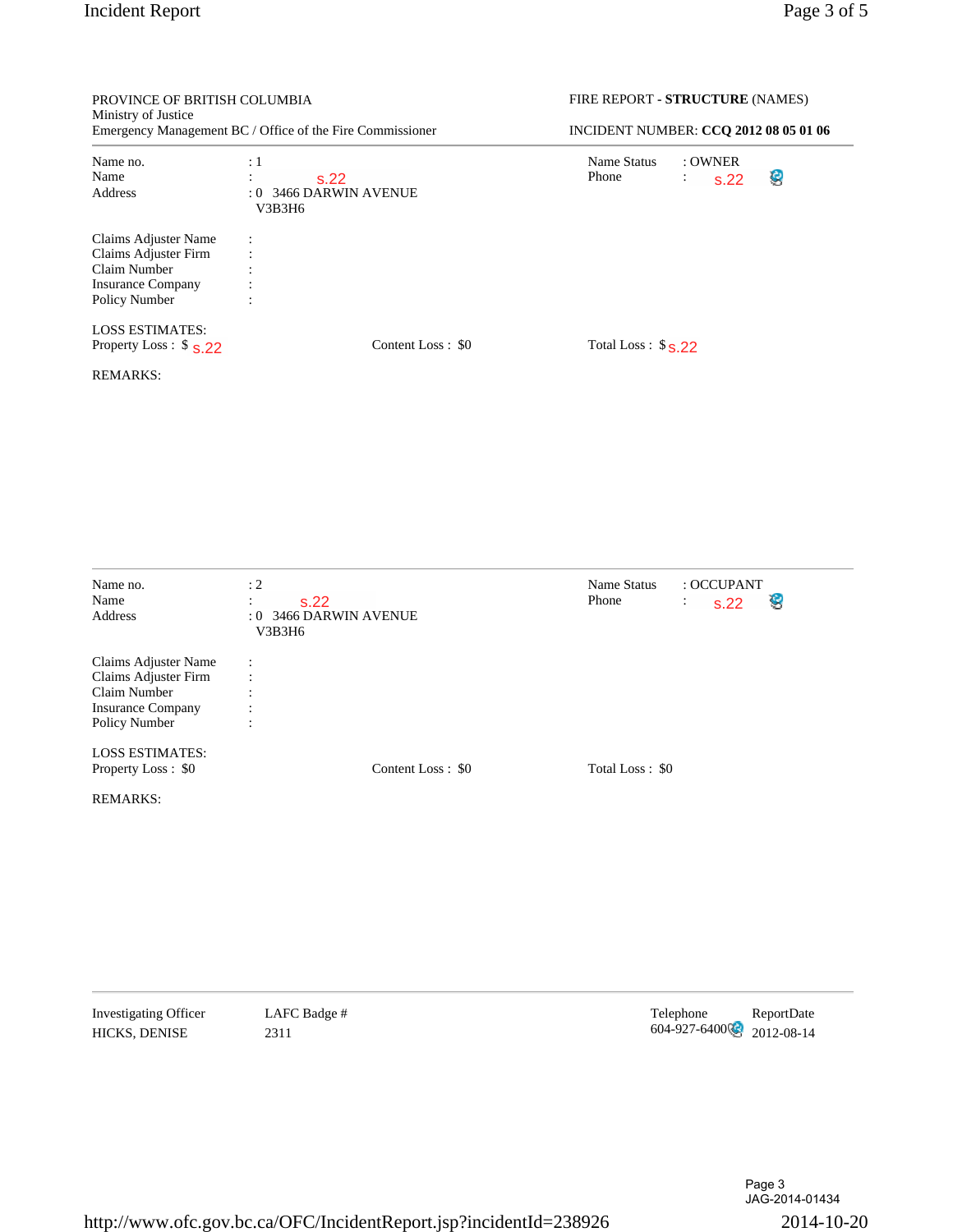| PROVINCE OF BRITISH COLUMBIA<br>Ministry of Justice<br>Emergency Management BC / Office of the Fire Commissioner |                                                                      |                   | FIRE REPORT - STRUCTURE (NAMES)<br>INCIDENT NUMBER: CCQ 2012 08 05 01 06 |                                   |  |
|------------------------------------------------------------------------------------------------------------------|----------------------------------------------------------------------|-------------------|--------------------------------------------------------------------------|-----------------------------------|--|
|                                                                                                                  |                                                                      |                   |                                                                          |                                   |  |
| Claims Adjuster Name<br>Claims Adjuster Firm<br>Claim Number<br><b>Insurance Company</b><br>Policy Number        | $\ddot{\cdot}$<br>$\ddot{\cdot}$                                     |                   |                                                                          |                                   |  |
| <b>LOSS ESTIMATES:</b><br>Property Loss: \$0                                                                     |                                                                      | Content Loss: \$0 | Total Loss: \$0                                                          |                                   |  |
| <b>REMARKS:</b>                                                                                                  |                                                                      |                   |                                                                          |                                   |  |
| Name no.<br>Name<br>Address                                                                                      | :4<br>s.22<br>$\ddot{\cdot}$<br>: 0                                  |                   | Name Status<br>Phone                                                     | : WITNESS<br>$\ddot{\phantom{a}}$ |  |
| Claims Adjuster Name<br>Claims Adjuster Firm<br>Claim Number<br><b>Insurance Company</b><br>Policy Number        | $\ddot{\cdot}$<br>$\ddot{\cdot}$<br>$\ddot{\cdot}$<br>$\ddot{\cdot}$ |                   |                                                                          |                                   |  |
| <b>LOSS ESTIMATES:</b><br>Property Loss: \$0                                                                     |                                                                      | Content Loss: \$0 | Total Loss: \$0                                                          |                                   |  |
| <b>REMARKS:</b>                                                                                                  |                                                                      |                   |                                                                          |                                   |  |
|                                                                                                                  |                                                                      |                   |                                                                          |                                   |  |
|                                                                                                                  |                                                                      |                   |                                                                          |                                   |  |

Investigating Officer LAFC Badge #  $\blacksquare$  LAFC Badge #  $\blacksquare$  Telephone ReportDate HICKS, DENISE 2311 2311 2311 2312 004-927-6400 2012-08-14